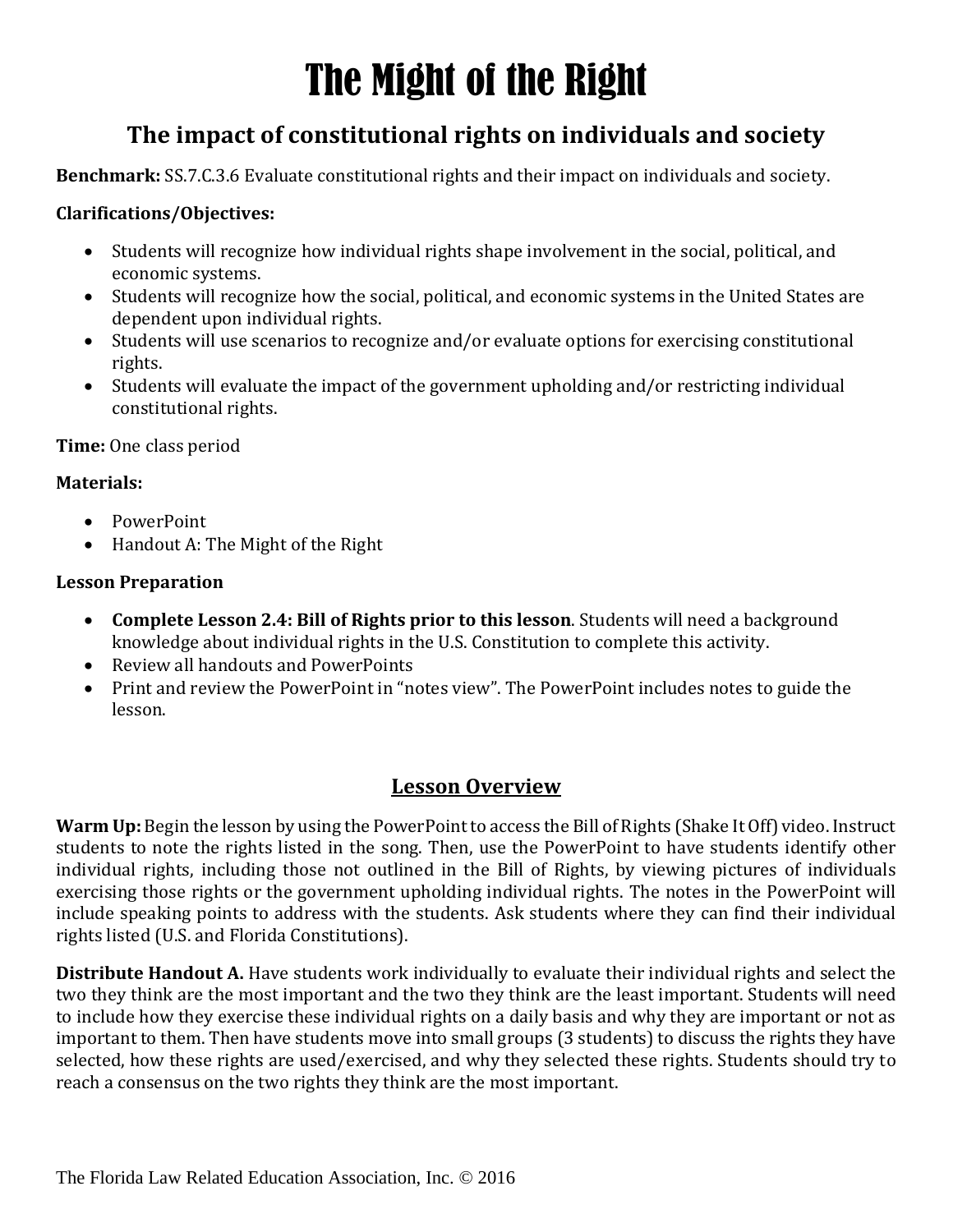**Continue with the PowerPoint.** Discuss the 9th Amendment as it relates to individual rights. Students should understand that just because an individual right is not expressly included in the Constitution, does not mean they do not have the right.

**Define social, political, and economic systems.** Have students write in the space labeled "System" next to the rights they identified which system each right best fits (S – Social, P – Political, E – Economic). Students should be able to justify their response. Continue with the PowerPoint to show examples of individual rights being exercised within these systems.

**Discuss the role of government in protecting and restricting individual rights.** Explain that the purpose of the U.S. and Florida Constitutions is to protect the people from the government by identifying and protecting individual rights. Explain to students that rights are not absolute, meaning there are limits on our individual rights. Discuss some of these limits (see PowerPoint notes) and ask students for other times when individual rights might be restricted or limited. One extreme example of the limitation of individual rights is provided in the PowerPoint by highlighting the forced internment imposed on the Japanese Americans during World War II. Japanese Americans were placed in internment camps under the justification of domestic security.

**Check for Understanding** The final slide will include a question from the End of Course Exam Item Specifications book. Have the students independently write down their answer and ask student to explain how they made their decision.

**Extension Activity:** Have students play "Do I Have a Right?" on iCivics to learn more about their individual rights and how to recognize how those rights are exercised/protected.

<https://www.icivics.org/games/do-i-have-right>